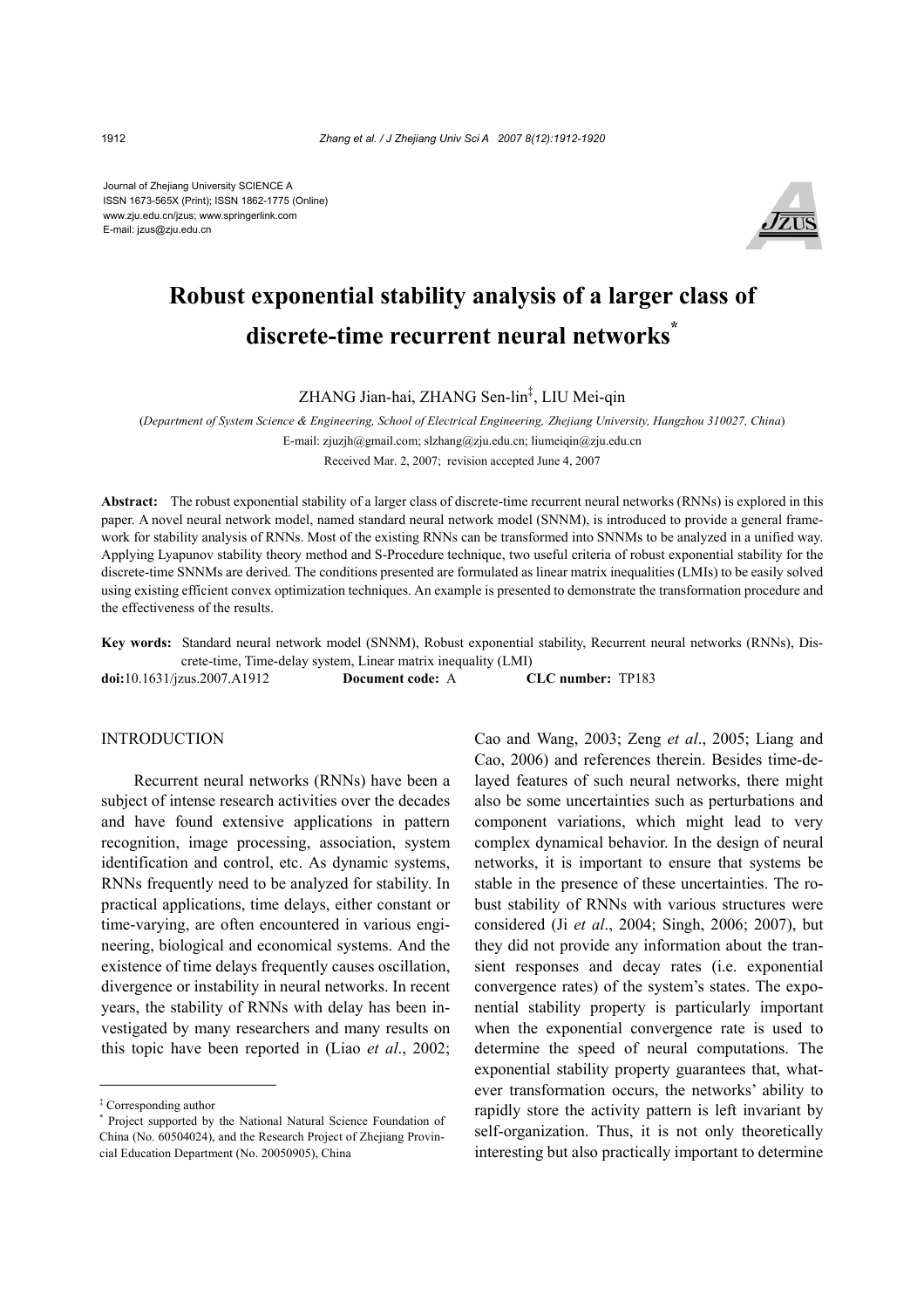the exponential stability for recurrent neural networks in general. The global robust exponential stability for cellular neural networks with time delay was investigated in (Gau *et al*., 2007). Ding and Huang (2006) studied the global exponential stability of delayed BAM neural network with uncertainties. In (Ou, 2007), a class of RNNs was concerned for global robust exponential stability, which can include Hopfield type neural networks and cellular neural networks.

It is noteworthy that all of the above results obtained take the form of linear matrix inequality (LMI). Recently, LMI-based techniques have been successfully used to tackle various stability problems for neural networks. The main advantage of the LMI-based approaches is that the LMI stability conditions can be solved numerically using the effective interior-point algorithm (Boyd *et al.*, 1994; Gahinet *et al.*, 1995).

The existing results regarding robust exponential stability for delayed neural networks pertain to a special neural network model (Gau *et al.*, 2007; Ding and Huang, 2006), or a class of neural network models (Ou, 2007). Most of the special neural network models, such as recurrent multilayer perceptrons (RMLP), CGNN, BAM, etc. are not included in the model described in (Ou, 2007). Furthermore, almost all the researches on this topic just focus on the continuous-time case. In most practical applications, however, discrete iteration process rather than continuous version is used. Generally speaking, the stability analysis of continuous-time case is not necessarily applicable to the discrete-time case. Therefore, the detailed analysis for discrete-time case is also necessary and important. This paper is supposed to solve the aforementioned problems.

Standard neural network model (SNNM) is a novel recurrent neural network model (Liu, 2006a; 2007). Like the nominal model in linear robust control theory, SNNM can be applied to either non-delayed systems or delayed systems. Most existing delayed (or non-delayed) recurrent neural networks can be transformed into SNNMs to be analyzed in a unified way. So SNNM provides a general framework to facilitate the stability analysis of RNNs. SNNM has been successfully used in stability analysis and controller synthesis for RNNs (Liu and Yan, 2003; Liu, 2006a; 2006b; 2007; Yan *et al*., 2004; Zhang and Liu, 2005). This paper is concerned with the problem of global robust exponential stability for discrete-time SNNM with and without delays. Based on the Lyapunov-Krasovskii stability theory and S-Procedure, two sufficient conditions of global robust exponential stability for discrete-time SNNM are derived. The stability criteria are characterized in the form of a set of LMIs which allow for the application of convex optimization algorithms to be possible.

Notation: Throughout this paper,  $\mathbb{R}^n$  denotes the *n* dimensional Euclidean space, and  $\mathbb{R}^{n \times m}$  is the set of all *n*×*m* real matrices, *I* denotes identity matrix of appropriate order,  $\lambda_M(A)$  and  $\lambda_m(A)$  denote the maximal and minimal eigenvalue of a square matrix *A*, respectively. ||*x*|| denotes the Euclidean norm of the vector  $x$ , and ||A|| denotes the induced norm of the matrix *A*, that is  $||A|| = \sqrt{\lambda_M (A^T A)}$ . The notations *X*>*Y* and *X*≥*Y*, where *X* and *Y* are matrices of the same dimensions, mean that the matrix *X*−*Y* is positive definite and positive semi-definite, respectively. If  $X \in \mathbb{R}^p$  and  $Y \in \mathbb{R}^q$ ,  $C(X; Y)$  denotes the space of all continuous functions mapping  $\mathbb{R}^p \rightarrow \mathbb{R}^q$ .

#### STANDARD NEURAL NETWORK MODEL

In linear robust control theory, systems with uncertainty can be transformed into a standard form, known as linear fractional transformation (LFT) (Chandrasekharan, 1996). Similar to the LFT, and referring to (Rios-Patron, 2000), SNNM can be used to describe a class of intelligent systems. The SNNM represents a neural network model as the interconnection of a linear dynamic system and static nonlinear operators consisting of bounded activation functions. In this paper, only discrete-time SNNM is concerned, similar architecture and results for continuous-time case can also be achieved. A discrete-time SNNM is shown in Fig.1. The block  $\Phi$  is a block diagonal operator composed of nonlinear activation functions  $\phi_i(\xi_i(\cdot))$ , which are typically continuous, differentiable, monotonically increasing, slope-restricted, and bounded. The matrix *N* represents a linear mapping between the inputs and outputs of the time delay  $z^{-1}I$  and the operator  $\Phi$ . The vectors  $\xi(\cdot)$  and  $\phi(\xi(\cdot))$  are the input and output of the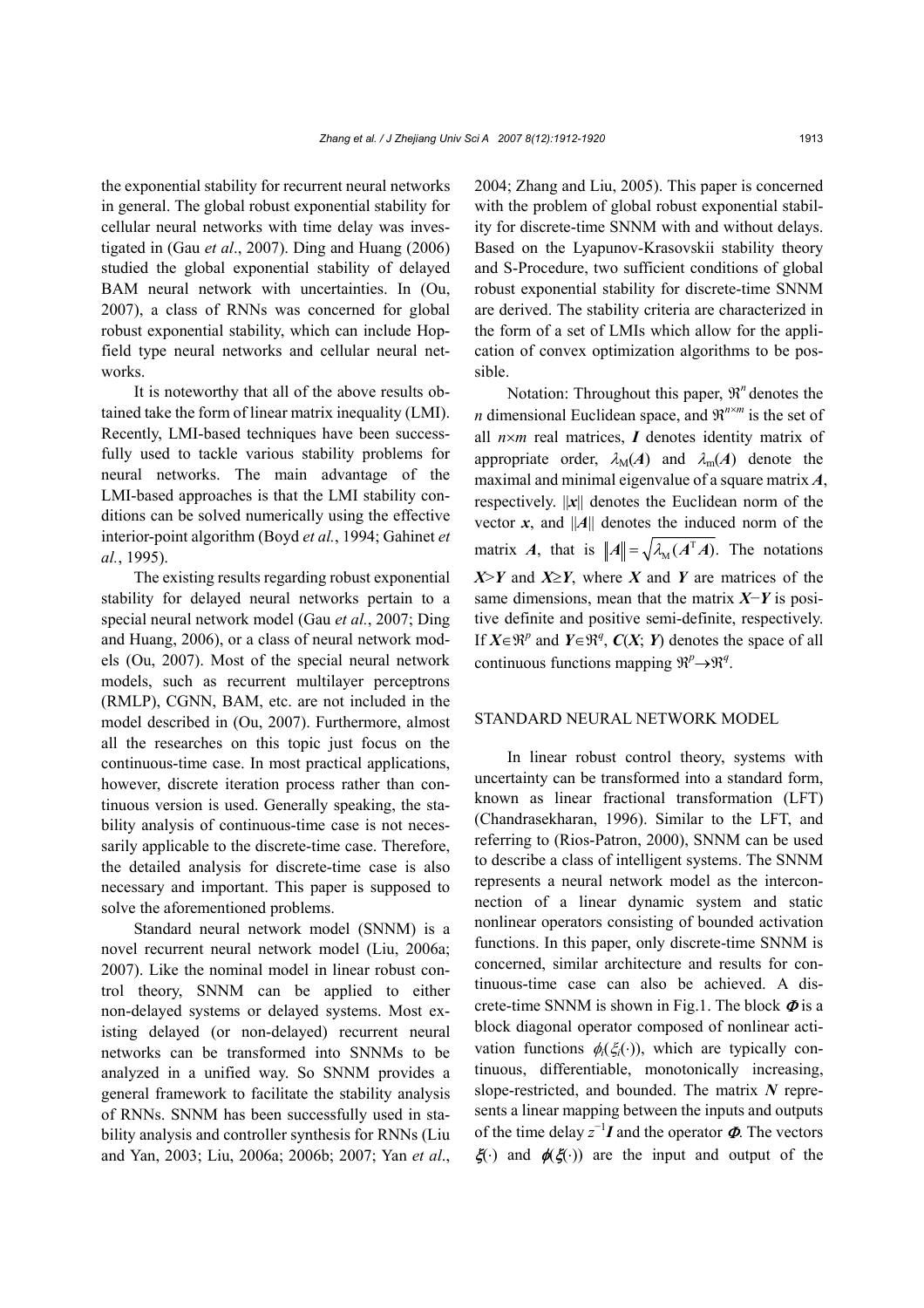

**Fig.1 Discrete-time standard neural network model (SNNM) with time delay** 

nonlinear operator <sup>Φ</sup>, respectively. The block *D*  represents the delayed element.  $\kappa(\cdot)$  is the timevarying delay satisfying 0<*κ*(⋅)≤*h*, where *h* is an integer representing the maximal delay.

If *N* in Fig.1 is partitioned as

$$
N = \begin{bmatrix} A & A_d & B \\ C & C_d & D \end{bmatrix}, \tag{1}
$$

the discrete-time SNNM can be depicted as a linear difference inclusion (LDI):

$$
\begin{cases} x(k+1) = Ax(k) + A_d x(k - \kappa(k)) + B\phi(\xi(k)), \\ \xi(k) = Cx(k) + C_d x(k - \kappa(k)) + D\phi(\xi(k)), \end{cases}
$$
 (2)

with the initial condition function

$$
\mathbf{x}(k) = \mathbf{\varpi}(k), \ \forall k \in [-h, 0], \tag{3}
$$

where  $\mathbf{x} \in \mathbb{R}^n$  is the state vector,  $A, A_d \in \mathbb{R}^{n \times n}, \mathbf{B} \in \mathbb{R}^{n \times L}$ , *C*,  $C_d \in \mathbb{R}^{L \times n}$  and  $D \in \mathbb{R}^{L \times L}$  are the corresponding state-space matrices,  $\xi \in \mathbb{R}^L$  is the input of nonlinear operator  $\boldsymbol{\Phi}$ ,  $\boldsymbol{\phi} \in \mathcal{C}(\mathbb{R}^L; \mathbb{R}^L)$  is the output of nonlinear operator  $\Phi$  satisfying  $\phi(0)=0$ ,  $L \in \mathbb{R}$  is the number of nonlinear activation functions (that is, the total number of neurons in the hidden layers and output layer of the neural network).

In this paper, we assume that the activation functions in the SNNM satisfy the sector conditions  $\phi_i(\xi_i(k))/\xi_i(k) \in [q_i, u_i],$  i.e.,  $[\phi_i(\xi_i(k)) - q_i\xi_i(k)] \cdot [\phi_i(\xi_i(k))$ −*ui*ξ*i*(*k*)]≤0. *ui*>*qi*≥0, *i*=1, …, *L*, and the delays in SNNM are constant, i.e.,  $\kappa(\cdot)=h>0$ . Since  $x=0$ ,  $\xi=0$  is a solution of Eq.(2), there exists at least one equilibrium point located at the origin, i.e.,  $x_{eq}=0$ ,  $\xi_{eq}=0$ .

## MAIN RESULTS

In this section, the discrete-time SNNM with structured uncertainties and constant time delay in state is concerned:

$$
\begin{cases}\n\mathbf{x}(k+1) = (\mathbf{A} + \Delta \mathbf{A})\mathbf{x}(k) + (\mathbf{A}_d + \Delta \mathbf{A}_d)\mathbf{x}(k-h) \\
+ (\mathbf{B} + \Delta \mathbf{B})\phi(\xi(k)), \\
\xi(k) = (\mathbf{C} + \Delta \mathbf{C})\mathbf{x}(k) + (\mathbf{C}_d + \Delta \mathbf{C}_d)\mathbf{x}(k-h) \\
+ (\mathbf{D} + \Delta \mathbf{D})\phi(\xi(k)),\n\end{cases} (4)
$$

where ∆*A*, ∆*B*, ∆*Ad*, ∆*C*, ∆*D*, ∆*Cd* denote the parametric uncertainties in  $A$ ,  $B$ ,  $A$ <sub>*d*</sub>,  $C$ ,  $D$  and  $C$ <sub>*d*</sub>, respectively, and are assumed to satisfy

$$
\begin{cases}\n[\Delta A \ \Delta B \ \Delta A_d] = H_x F(k) [E_{x1} \ E_{x2} \ E_{x3}], \\
[\Delta C \ \Delta D \ \Delta C_d] = H_q F(k) [E_{q1} \ E_{q2} \ E_{q3}],\n\end{cases} (5)
$$

where  $H_x$ ,  $H_a$ ,  $E_{xi}$  and  $E_{qi}$  ( $i=1,2,3$ ) are some known constant matrices of appropriate dimensions that represent the structure of uncertainties, and *F*(*k*), representing the parameter uncertainty, is an unknown real valued time-varying matrix with appropriate dimension satisfying

$$
\boldsymbol{F}^{\mathrm{T}}(k)\boldsymbol{F}(k)\leq\boldsymbol{I}.\tag{6}
$$

**Remark 1** The uncertainty structure satisfying both Eqs.(5) and (6) has been widely adopted in robust control and filtering for uncertain systems and part of the reason can be found in (Khargonekar *et al*., 1990). **Definition 1** Uncertainties, which satisfy Eqs.(5) and (6), are defined as admissible uncertainties.

**Definition 2** If there exist  $\gamma > 0$  and  $f(\gamma) > 0$  such that

$$
\|\mathbf{x}(k)\| \leq f(\gamma) \mathrm{e}^{-\gamma k},\tag{7}
$$

then SNNM Eq.(4) is said to be exponentially stable at the equilibrium point, where  $\gamma$  is called the exponential convergence rate.

**Definition 3** The SNNM Eq.(4) is said to be globally robustly exponentially stable if it is globally exponentially stable with respect to all admissible uncertainties.

Before stating the main results, the following lemmas are needed: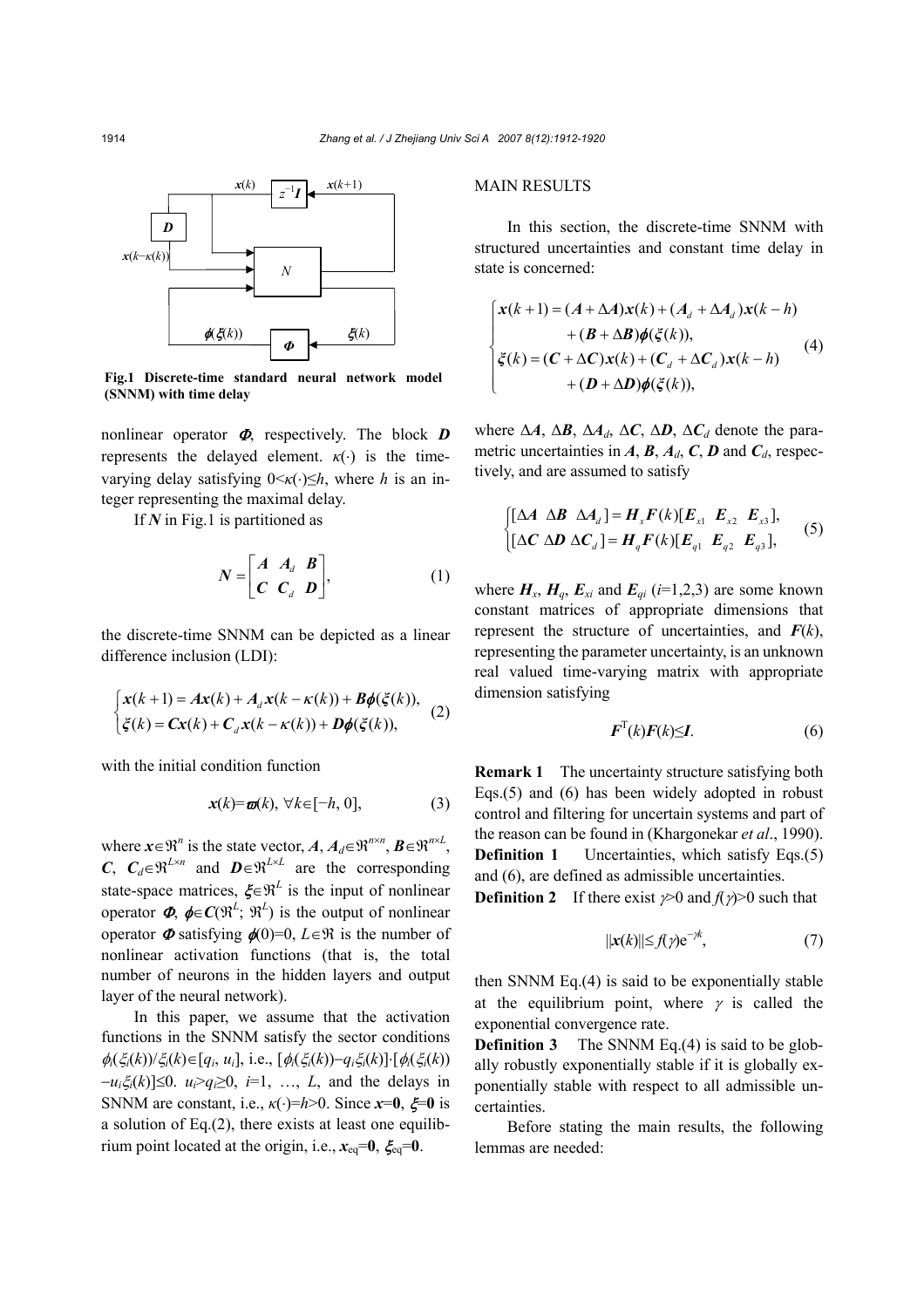**Lemma 1** (Khargonekar *et al*., 1990)For any given matrices *H* and *E*,  $\varepsilon > 0$ , and a time-varying matrix  $F(k)$ satisfying  $\mathbf{F}^{T}(k)\mathbf{F}(k) \leq I$ , we have

$$
\boldsymbol{H}^{\mathrm{T}}\boldsymbol{F}(k)\boldsymbol{E} + \boldsymbol{E}^{\mathrm{T}}\boldsymbol{F}(k)\boldsymbol{H} \leq \varepsilon^{-1}\boldsymbol{H}^{\mathrm{T}}\boldsymbol{H} + \varepsilon\boldsymbol{E}^{\mathrm{T}}\boldsymbol{E}.
$$
 (8)

**Lemma 2** (Schur complement) (Boyd *et al.*, 1994) Given constant symmetric matrices  $S = \begin{bmatrix} S_1 & S_2 \ S_2^T & S_3 \end{bmatrix}$ , *S =*  $S^{\text{\tiny T}}_{\text{\tiny 2}}$  *S* 

where  $S_1 = S_1^T$ ,  $S_3 = S_3^T$ . Then the following inequalities are equivalent:

 $(1) S < 0;$  $(2) S_1 < 0, S_3 - S_2^T S_1^{-1} S_2 < 0;$  $(3) S_3 < 0$ ,  $S_1 - S_2 S_3^{-1} S_2^{T} < 0$ .

**Lemma 3** (Xie and de Souza, 1992)Given any matrices  $X$ ,  $Y$  and  $Z$  with appropriate dimensions and *Y*>**0**. Then, we have

$$
X^{T}Z+Z^{T}X\leq X^{T}YX^{T}+Z^{T}Y^{-1}Z.
$$
 (9)

**Lemma 4** (S-Procedure) (Boyd *et al.*, 1994) Let  $T_0$ ,  $T_1, \ldots, T_p$  be symmetric matrices. If there exist  $\tau_i \geq 0$  $(i=1, 2, ..., p)$  such that

$$
\boldsymbol{T}_0 - \sum_{i=1}^p \boldsymbol{\tau}_i \boldsymbol{T}_i < \mathbf{0},\tag{10}
$$

then  $x^T T_0 x < 0$   $\forall x \neq 0$  such that  $x^T T_0 x \leq 0$  (*i*=1, 2, …, *p*).

**Theorem 1** The SNNM described by Eqs.(4) $\sim$ (6) is globally robustly exponentially stable if there exist symmetric positive definite matrices *R* and *Γ*, diagonal positive semi-definite matrices *Λ* and *T*, and positive scalars  $\varepsilon_1$ ,  $\varepsilon_2$ , such that the following LMI holds:

$$
M = \begin{bmatrix} M_{11} & M_{12} \\ * & M_{13} \end{bmatrix} < 0.
$$
 (11)

The sub-matrices of *M* are

$$
M_{11} = \begin{bmatrix} -R & RA & RB & RA_d \\ * & (M_{11})_{22} & (M_{11})_{23} & (M_{11})_{24} \\ * & * & (M_{11})_{33} & (M_{11})_{34} \\ * & * & * & (M_{11})_{44} \end{bmatrix},
$$

$$
M_{12} = \begin{bmatrix} RH_x & 0 \\ 0 & 0 \\ 0 & EH_y \\ 0 & 0 \end{bmatrix}, \quad M_{22} = \text{diag}(-\varepsilon_1 \boldsymbol{I}, -\varepsilon_2 \boldsymbol{I}),
$$

where

$$
(M_{11})_{22} = -e^{-2\gamma} R + \Gamma + \varepsilon_1 E_{x1}^{\mathrm{T}} E_{x1} + \varepsilon_2 E_{q1}^{\mathrm{T}} E_{q1},
$$
  
\n
$$
(M_{11})_{23} = C^{\mathrm{T}} \Sigma + \varepsilon_1 E_{x1}^{\mathrm{T}} E_{x2} + \varepsilon_2 E_{q1}^{\mathrm{T}} E_{q2},
$$
  
\n
$$
(M_{11})_{24} = \varepsilon_1 E_{x1}^{\mathrm{T}} E_{x3} + \varepsilon_2 E_{q1}^{\mathrm{T}} E_{q3},
$$
  
\n
$$
(M_{11})_{33} = \Sigma D + D^{\mathrm{T}} \Sigma - 2T + \varepsilon_1 E_{x2}^{\mathrm{T}} E_{x2} + \varepsilon_2 E_{q2}^{\mathrm{T}} E_{q2},
$$
  
\n
$$
(M_{11})_{34} = \Sigma C_d + \varepsilon_1 E_{x2}^{\mathrm{T}} E_{x3} + \varepsilon_2 E_{q2}^{\mathrm{T}} E_{q3},
$$
  
\n
$$
(M_{11})_{44} = -e^{-2\gamma h} \Gamma + \varepsilon_1 E_{x3}^{\mathrm{T}} E_{x3} + \varepsilon_2 E_{q3}^{\mathrm{T}} E_{q3},
$$
  
\n
$$
\Sigma = A + T(Q + U), Q = \text{diag}(q_1, q_2, ..., q_L),
$$
  
\n
$$
U = \text{diag}(u_1, u_2, ..., u_L).
$$

Moreover,

$$
x(k) \le \sqrt{\frac{\lambda_{\mathcal{M}}(P) \|x(0)\|^2 + \lambda_{\mathcal{M}}(P) \|Q\|^2 \frac{e^{-2\gamma} - e^{-2\gamma(h+1)}}{1 - e^{-2\gamma}} + \Pi}{\lambda_{\mathcal{M}}(P)}} e^{-\gamma k}
$$
(12)

where  $\Pi = 2\lambda_{\rm M}(UA)[e^{-2\gamma} ||\xi(-1)||^2 + ||\xi(0)||^2]$ .

**Proof** For simplicity, denote  $x(k)$  as  $x_k$ ,  $x(k-h)$  as  $x_{k,h}$ , *ζ*(*k*) as *ζk*, *ζi*(*k*) as *ζk*,*i*, φ(ξ(*k*)) as φ*k*, φ*i*(ξ*i*(*k*)) as φ*k*,*i*, and  $\tilde{A} = A + \Delta A$ ,  $\tilde{A}_d = A_d + \Delta A_d$ ,  $\tilde{B} = B + \Delta B$ ,  $\tilde{C} = C +$  $\Delta C$ ,  $\tilde{C}_d$  =  $C_d + \Delta C_d$ ,  $\tilde{D} = D + \Delta D$ . Then SNNM Eq.(4) can be rewritten as:

$$
\begin{cases} \mathbf{x}_{k+1} = \tilde{A}\mathbf{x}_k + \tilde{A}_d\mathbf{x}_{k,h} + \tilde{B}\mathbf{\phi}_k, \\ \xi_k = \tilde{C}\mathbf{x}_k + \tilde{C}_d\mathbf{x}_{k,h} + \tilde{D}\mathbf{\phi}_k. \end{cases}
$$
(13)

Choose the following positive definite Lyapunov functional:

$$
V(\mathbf{x}_{k}, \xi_{k}) = e^{2\gamma k} \mathbf{x}_{k}^{\mathrm{T}} \mathbf{P} \mathbf{x}_{k} + \sum_{i=k-h}^{k-1} e^{2\gamma i} \mathbf{x}_{i}^{\mathrm{T}} \mathbf{\Gamma} \mathbf{x}_{i} + 2 \sum_{i=1}^{L} \lambda_{i} \sum_{j=0}^{k-1} e^{2\gamma j} \phi_{i}(\xi_{i}(j)) \xi_{i}(j),
$$
\n(14)

where *P*=*P*<sup>T</sup> >**0**, *Γ*≥**0**, and *λi*>0, *i*=1, 2, …, *L*. The time derivative of  $V(x_k, \xi_k)$  along the trajectories of Eq.(13) takes the form: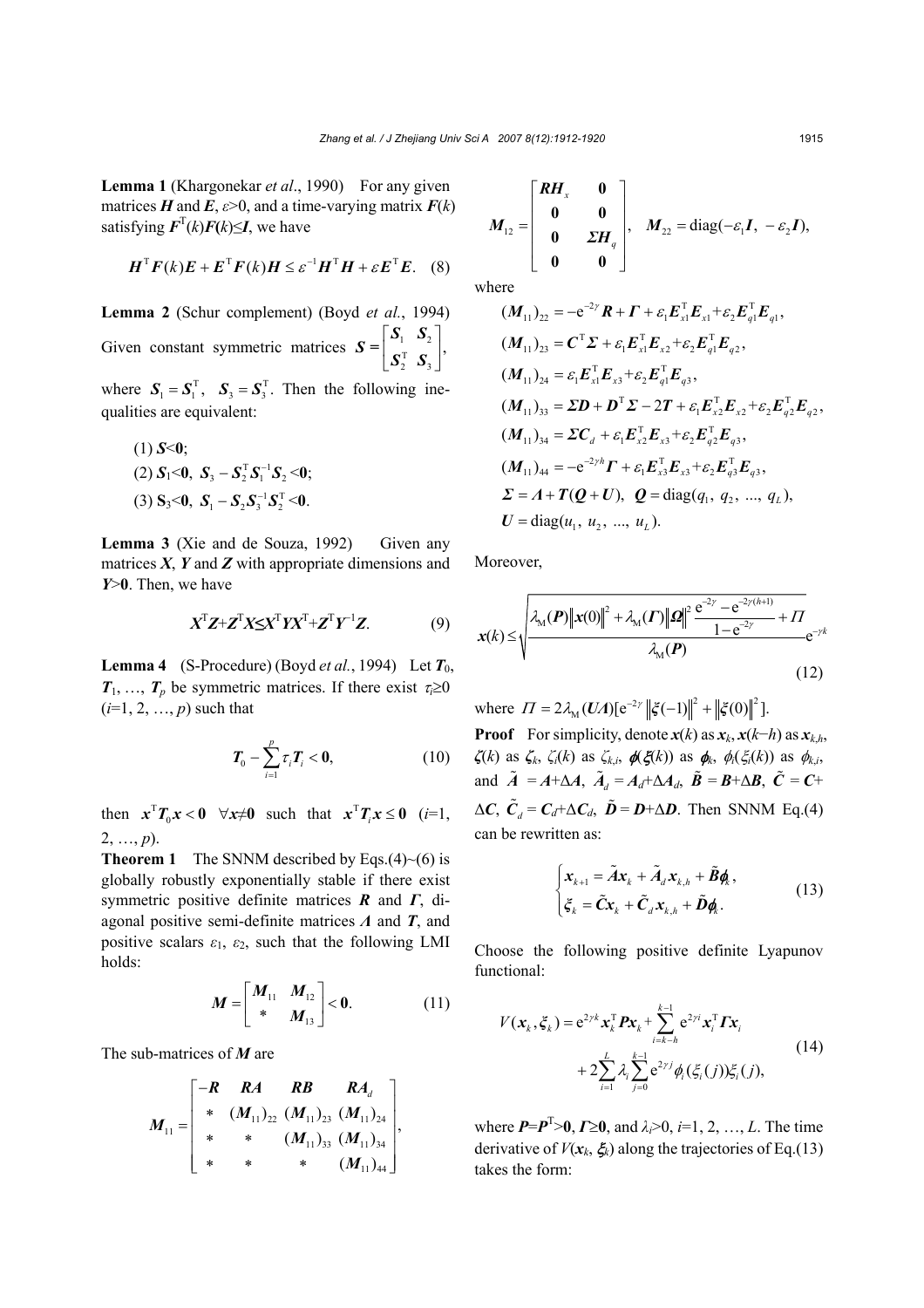$$
\Delta V(\mathbf{x}_{k}, \xi_{k}) = e^{2\gamma(k+1)} \mathbf{x}_{k+1}^{\mathrm{T}} \mathbf{P} \mathbf{x}_{k+1} - e^{2\gamma k} \mathbf{x}_{k}^{\mathrm{T}} \mathbf{P} \mathbf{x}_{k}
$$
  
+2e<sup>2\gamma k</sup>  $\sum_{i=1}^{L} \lambda_{i} \phi_{k,i} \xi_{k,i} + e^{2\gamma k} \mathbf{x}_{k}^{\mathrm{T}} \mathbf{\Gamma} \mathbf{x}_{k} - e^{2\gamma(k-h)} \mathbf{x}_{k,h}^{\mathrm{T}} \mathbf{\Gamma} \mathbf{x}_{k,h}$   
= e<sup>2\gamma(k+1)</sup>  $(\tilde{A} \mathbf{x}_{k} + \tilde{A}_{d} \mathbf{x}_{k,h} + \tilde{B} \phi_{k})^{\mathrm{T}} P(\tilde{A} \mathbf{x}_{k} + \tilde{A}_{d} \mathbf{x}_{k,h} + \tilde{B} \phi_{k})$   
-e<sup>2\gamma k</sup>  $\mathbf{x}_{k}^{\mathrm{T}} \mathbf{P} \mathbf{x}_{k} + 2e^{2\gamma k} \sum_{i=1}^{L} \lambda_{i} \phi_{k,i} (\tilde{C}_{i} \mathbf{x}_{k} + \tilde{C}_{d,i} \mathbf{x}_{k,h} + \tilde{D}_{i} \phi_{k})$   
+e<sup>2\gamma k</sup>  $\mathbf{x}_{k}^{\mathrm{T}} \mathbf{\Gamma} \mathbf{x}_{k} - e^{2\gamma(k-h)} \mathbf{x}_{k,h}^{\mathrm{T}} \mathbf{\Gamma} \mathbf{x}_{k,h}$   
= e<sup>2\gamma k</sup>  $[\mathbf{x}_{k}^{\mathrm{T}} (\tilde{A}^{\mathrm{T}} e^{2\gamma} \mathbf{P} \tilde{A} - \mathbf{P} + \mathbf{\Gamma}) \mathbf{x}_{k} + \mathbf{x}_{k}^{\mathrm{T}} (\tilde{A}^{\mathrm{T}} e^{2\gamma} \mathbf{P} \tilde{B} + \tilde{C}^{\mathrm{T}} A) \phi_{k}$   
+ $\mathbf{x}_{k}^{\mathrm{T}} \tilde{A}^{\mathrm{T}} e^{2\gamma} \mathbf{P} \tilde{A}_{d} \mathbf{x}_{k,h} + \phi_{k}^{\mathrm{T}} (\tilde{B}^{\mathrm{T}} e^{2\gamma} \mathbf{P} \tilde{A} + A \tilde{C}_{d}) \$ 

where

$$
M = \begin{bmatrix} \tilde{A}^{\mathrm{T}} R \tilde{A} - e^{-2\gamma} R + \Gamma & \tilde{A}^{\mathrm{T}} R \tilde{B} + \tilde{C}^{\mathrm{T}} A & \tilde{A}^{\mathrm{T}} R \tilde{A}_d \\ \tilde{B}^{\mathrm{T}} R \tilde{A} + A \tilde{C} & \tilde{B}^{\mathrm{T}} R \tilde{B} + A \tilde{D} + \tilde{D}^{\mathrm{T}} A & \tilde{B}^{\mathrm{T}} R \tilde{A}_d + A \tilde{C}_d \\ \tilde{A}_d^{\mathrm{T}} R \tilde{A} & \tilde{A}_d^{\mathrm{T}} R \tilde{B} + \tilde{C}_d^{\mathrm{T}} A & \tilde{A}_d^{\mathrm{T}} R \tilde{A}_d - e^{2\gamma h} \Gamma \\ \tilde{A}_b^{\mathrm{T}} R \tilde{B} & \tilde{A}_b^{\mathrm{T}} R \tilde{B} + \tilde{C}_d^{\mathrm{T}} A & \tilde{A}_d^{\mathrm{T}} R \tilde{A}_d - e^{2\gamma h} \Gamma \end{bmatrix}
$$

 $\tilde{C}_i$  and  $\tilde{D}_i$  are the *i*th row of the matrices  $\tilde{C}$  and  $\tilde{D}_i$ , respectively.  $\tilde{C}_{d,i}$  is the *i*th row of the matrix  $\tilde{C}_d$ ,  $R = e^{2\gamma}P$ ,  $A = \text{diag}(\lambda_1, \lambda_2, ..., \lambda_L)$ , and  $A \ge 0$ .

The sector conditions,  $(\phi_{k,i} - q_i \xi_{k,i}) (\phi_{k,i} - u_i \xi_{k,i})$  $\leq$  0, can be rewritten as follows:

$$
(\phi_{k,i} - q_i \tilde{\mathbf{C}}_i \mathbf{x}_k - q_i \tilde{\mathbf{C}}_{d,i} \mathbf{x}_{k,h} - q_i \tilde{\mathbf{D}}_i \phi_k) \n\cdot (\phi_{k,i} - u_i \tilde{\mathbf{C}}_i \mathbf{x}_k - u_i \tilde{\mathbf{C}}_{d,i} \mathbf{x}_{k,h} - u_i \tilde{\mathbf{D}}_i \phi_k) \le 0,
$$
\n(15)

which is equivalent to

$$
2\phi_{k,i}^{2} - 2\phi_{k,i}(q_{i} + u_{i})\tilde{C}_{i}x_{k} - 2\phi_{k,i}(q_{i} + u_{i})\tilde{D}_{i}\phi_{k} - 2\phi_{k,i}(q_{i} + u_{i})\tilde{C}_{d,i}x_{k,h} + 2x_{k}^{\top}\tilde{C}_{i}^{\top}q_{i}u_{i}\tilde{C}_{i}x_{k} + 2\phi_{k}^{\top}\tilde{D}_{i}^{\top}q_{i}u_{i}\tilde{D}_{i}\phi_{k} + 2x_{k,h}^{\top}\tilde{C}_{d,i}^{\top}q_{i}u_{i}\tilde{C}_{d,i}x_{k,h} + 2\phi_{k}^{\top}\tilde{D}_{i}^{\top}q_{i}u_{i}\tilde{C}_{d,i}x_{k,h} + 2x_{k,h}^{\top}\tilde{C}_{d,i}^{\top}q_{i}u_{i}\tilde{D}_{i}\phi_{k} + 2x_{k}^{\top}\tilde{C}_{i}^{\top}q_{i}u_{i}\tilde{D}_{i}\phi_{k} + 2x_{k}^{\top}\tilde{C}_{i}^{\top}q_{i}u_{i}\tilde{C}_{d,i}x_{k,h} + 2\phi_{k}^{\top}\tilde{D}_{i}^{\top}q_{i}u_{i}\tilde{C}_{i}x_{k} + 2x_{k,h}^{\top}\tilde{C}_{i}^{\top}q_{i}u_{i}\tilde{C}_{i}x_{k} + 2x_{k,h}^{\top}\tilde{C}_{d,i}^{\top}q_{i}u_{i}\tilde{C}_{i}x_{k} \leq 0.
$$

Rewrite Eq.(16) in the matrix form:

$$
\begin{bmatrix} \mathbf{x}_{k} \\ \boldsymbol{\phi}_{k,1} \\ \vdots \\ \boldsymbol{\phi}_{k,i} \\ \vdots \\ \boldsymbol{\phi}_{k,L} \\ \mathbf{x}_{k,h} \end{bmatrix}^{\mathrm{T}} \mathbf{T}_{i} \begin{bmatrix} \mathbf{x}_{k} \\ \boldsymbol{\phi}_{k,1} \\ \vdots \\ \boldsymbol{\phi}_{k,i} \\ \vdots \\ \boldsymbol{\phi}_{k,L} \\ \mathbf{x}_{k,h} \end{bmatrix} + \begin{bmatrix} \mathbf{x}_{k} \\ \boldsymbol{\phi}_{k} \\ \boldsymbol{\phi}_{k} \\ \mathbf{x}_{k,h} \end{bmatrix}^{\mathrm{T}} \mathbf{T}_{i}^{2} \begin{bmatrix} \mathbf{x}_{k} \\ \boldsymbol{\phi}_{k} \\ \mathbf{x}_{k,h} \end{bmatrix} \leq \mathbf{0}, \quad (17)
$$

where

 $T_i^1$  is as shown at the bottom of this page,

$$
\boldsymbol{T}_{i}^{2} = \begin{bmatrix} 2\tilde{\boldsymbol{C}}_{i}^{\mathrm{T}}q_{i}u_{i}\tilde{\boldsymbol{C}}_{i} & 2\tilde{\boldsymbol{C}}_{i}^{\mathrm{T}}q_{i}u_{i}\tilde{\boldsymbol{D}}_{i} & 2\tilde{\boldsymbol{C}}_{i}^{\mathrm{T}}q_{i}u_{i}\tilde{\boldsymbol{C}}_{d,i} \\ 2\tilde{\boldsymbol{D}}_{i}^{\mathrm{T}}q_{i}u_{i}\tilde{\boldsymbol{C}}_{i} & 2\tilde{\boldsymbol{D}}_{i}^{\mathrm{T}}q_{i}u_{i}\tilde{\boldsymbol{D}}_{i} & 2\tilde{\boldsymbol{D}}_{i}^{\mathrm{T}}q_{i}u_{i}\tilde{\boldsymbol{C}}_{d,i} \\ 2\tilde{\boldsymbol{C}}_{d,i}^{\mathrm{T}}q_{i}u_{i}\tilde{\boldsymbol{C}}_{i} & 2\tilde{\boldsymbol{C}}_{d,i}^{\mathrm{T}}q_{i}u_{i}\tilde{\boldsymbol{D}}_{i} & 2\tilde{\boldsymbol{C}}_{d,i}^{\mathrm{T}}q_{i}u_{i}\tilde{\boldsymbol{C}}_{d,i} \end{bmatrix},
$$

where  $d_{ij}$  is the element of matrix  $\tilde{\boldsymbol{D}}$  at the *i*th row and *j*th column.

By the S-Procedure, if there exist  $\tau_i \geq 0$  (*i*=1, 2, …, *L*), such that the following inequality (18) holds, where  $T=diag(\tau_1, \tau_2, \ldots, \tau_L)$  and  $T\geq 0$ , then  $T_0$  is negative definite (i.e., ∆*V*(*xk*,ξ*k*)<0). In other words, Eq.(18) is a sufficient condition for the global asymptotical stability of the origin of system (4). Eq.(18) can be rewritten as Eq.(19).

$$
\boldsymbol{T}_{i}^{1} = \begin{bmatrix}\n0 & 0 & \cdots & -\tilde{C}_{i}^{T}(q_{i} + u_{i}) & \cdots & 0 & 0 \\
0 & 0 & \cdots & -d_{i,1}(q_{i} + u_{i}) & \cdots & 0 & 0 \\
\vdots & \vdots & \vdots & \vdots & \vdots & 0 & 0 \\
-(q_{i} + u_{i})\tilde{C} & -(q_{i} + u_{i})d_{i,1} & \cdots & 2 - 2(q_{i} + u_{i})d_{i,i} & \cdots & -(q_{i} + u_{i})d_{i,L} & -(q_{i} + u_{i})\tilde{C}_{d,i} \\
\vdots & \vdots & \vdots & \vdots & \vdots & \vdots & \vdots \\
0 & 0 & \cdots & -d_{i,L}(q_{i} + u_{i}) & 0 & 0 & 0 \\
0 & 0 & \cdots & -\tilde{C}_{d,i}^{T}(q_{i} + u_{i}) & 0 & 0 & 0\n\end{bmatrix}
$$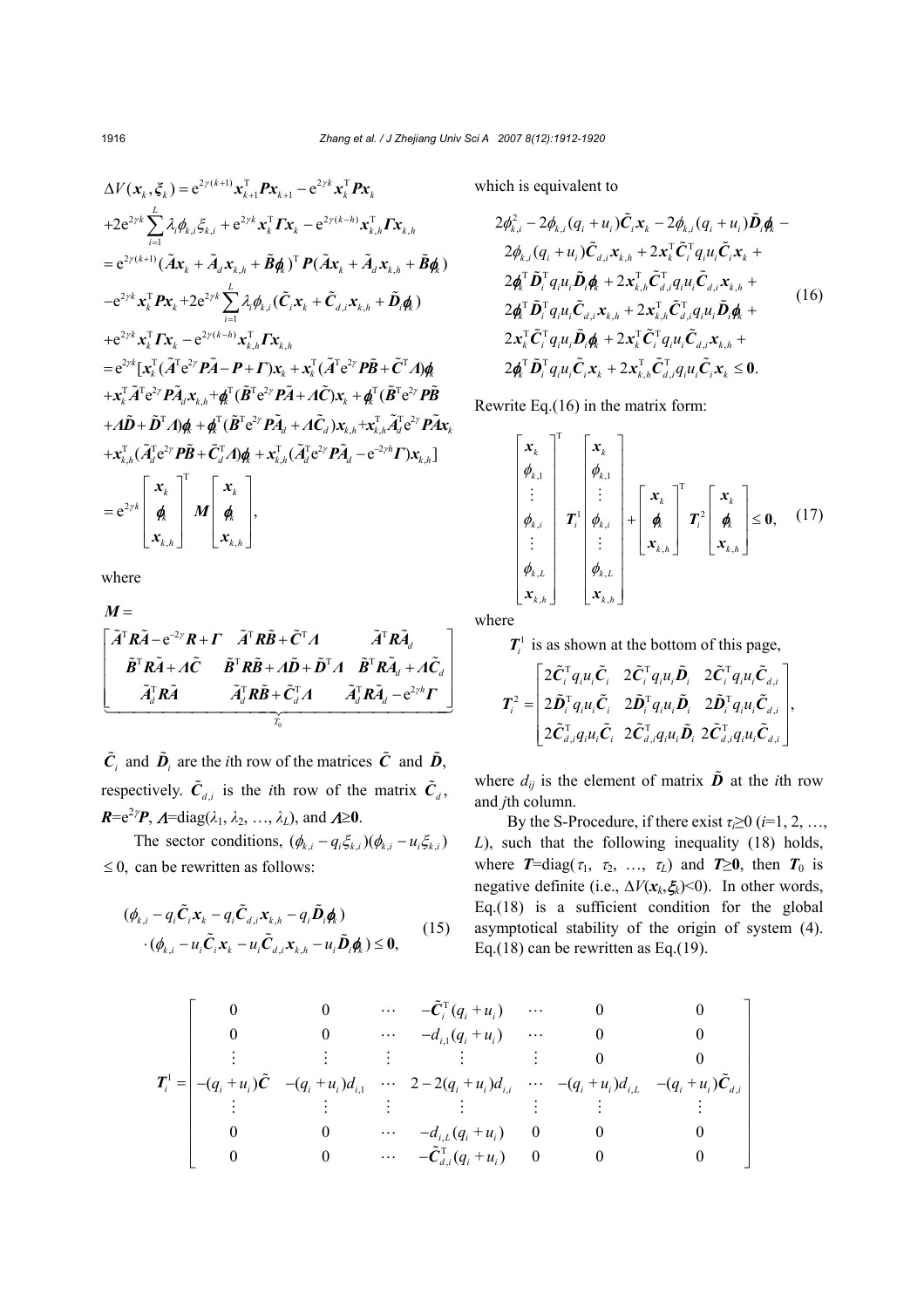$$
T_{0} - \sum_{i=1}^{L} \tau_{i} (T_{i}^{1} + T_{i}^{2}) = \begin{bmatrix} \tilde{A}^{T} R \tilde{A} - e^{-2\gamma} R + \Gamma & \tilde{A}^{T} R \tilde{B} + \tilde{C}^{T} \Lambda & \tilde{A}^{T} R \tilde{A}_{d} \\ \tilde{B}^{T} R \tilde{A} + \Lambda \tilde{C} & \tilde{B}^{T} R \tilde{B} + \Lambda \tilde{D} + \tilde{D}^{T} \Lambda & \tilde{B}^{T} R \tilde{A}_{d} + \Lambda \tilde{C}_{d} \\ \tilde{A}_{d}^{T} R \tilde{A} & \tilde{A}_{d}^{T} R \tilde{B} + \tilde{C}_{d}^{T} \Lambda & \tilde{A}_{d}^{T} R \tilde{A}_{d} - e^{2\gamma h} \Gamma \end{bmatrix} - \frac{2 \tilde{C}^{T} T Q U \tilde{C}}{\tilde{A}_{d}^{T} R \tilde{A}} \begin{bmatrix} 2 \tilde{C}^{T} T Q U \tilde{C} & 2 \tilde{C}^{T} T Q U \tilde{D} - \tilde{C}^{T} (Q + U) T & 2 \tilde{C}^{T} T Q U \tilde{C}_{d} \\ -T (Q + U) \tilde{C} \end{bmatrix} \begin{bmatrix} 2 \tilde{D}^{T} T Q U \tilde{D} + 2T & 2 \tilde{C}^{T} T Q U \tilde{C}_{d} \\ -\tilde{D}^{T} (Q + U) T - T (Q + U) \tilde{D} \end{bmatrix} \begin{bmatrix} 2 \tilde{D}^{T} T Q U \tilde{C}_{d} \\ -T (Q + U) \tilde{C}_{d} \end{bmatrix} = 0,
$$
\n
$$
\begin{bmatrix} \tilde{A}^{T} R \tilde{A} - e^{-2\gamma} R + \Gamma & \tilde{A}^{T} R \tilde{B} + \tilde{C}^{T} \Sigma & \tilde{A}^{T} R \tilde{A}_{d} \\ 2 \tilde{C}_{d}^{T} T Q U \tilde{C} & 2 \tilde{C}_{d}^{T} T Q U \tilde{D} - \tilde{C}_{d}^{T} (Q + U) T & 2 \tilde{C}_{d}^{T} T
$$

In view of Lemma 3, the second term of the left side of Eq.(18) is positive semi-definite. Therefore, if Eq.(20) holds, then Eq.(18) holds. Using the Schur complement lemma, Eq.(20) is equivalent to Eq.(21).

Since  $\tilde{A} = A + \Delta A$ ,  $\tilde{A}_d = A_d + \Delta A_d$ ,  $\tilde{B} = B + \Delta B$ ,  $\tilde{C} =$  $C + \Delta C$ ,  $\tilde{C}_d = C_d + \Delta C_d$ ,  $\tilde{D} = D + \Delta D$ , then we will obtain Eq.(22). By Lemma 1, Eq.(22) is equivalent to Eq.(23) (as shown at the top of the next page).

Using the well-known Schur complement lemma, the above condition can be rearranged as Eq.(11). It is known that if Eq.(11) holds, then  $\Delta V(\mathbf{x}(k))$  < 0, i.e., *V*( $x$ ( $k$ ))≤*V*( $x$ (0)). Furthermore,

$$
V(\mathbf{x}(0), \xi(0))
$$
  
\n
$$
= \mathbf{x}^{T}(0) \mathbf{P} \mathbf{x}(0) + \sum_{i=-h}^{-1} e^{2\gamma i} \mathbf{x}_{i}^{T} \mathbf{\Gamma} \mathbf{x}_{i} + 2 \sum_{i=1}^{L} \lambda_{i} \sum_{j=0}^{-1} e^{2\gamma j} \phi_{i}(\xi_{i}(j)) \xi_{i}(j)
$$
  
\n
$$
\leq \lambda_{M}(\mathbf{P}) ||\mathbf{x}(0)||^{2} + \lambda_{M}(\mathbf{\Gamma}) ||\mathbf{\Omega}||^{2} \frac{e^{-2\gamma} - e^{-2\gamma(h+1)}}{1 - e^{-2\gamma}}
$$
  
\n
$$
+ 2 \lambda_{M}(\mathbf{U}\Lambda)[e^{-2\gamma} ||\xi(-1)||^{2} + ||\xi(0)||^{2}].
$$
\n(24)

$$
\begin{bmatrix}\n\tilde{A}^{\mathrm{T}}R\tilde{A}-e^{-2\gamma}R+\Gamma & \tilde{A}^{\mathrm{T}}R\tilde{B}+\tilde{C}^{\mathrm{T}}\Sigma & \tilde{A}^{\mathrm{T}}R\tilde{A}_{d} \\
\tilde{B}^{\mathrm{T}}R\tilde{A}+\Lambda\tilde{C} & \begin{pmatrix} \tilde{B}^{\mathrm{T}}R\tilde{B}+\tilde{C}^{\mathrm{T}}\Sigma & \tilde{A}^{\mathrm{T}}R\tilde{A}_{d} + \Sigma\tilde{C}_{d} \\
+\tilde{D}^{\mathrm{T}}\Sigma-2\Gamma & \tilde{B}^{\mathrm{T}}R\tilde{A}_{d} + \Sigma\tilde{C}_{d} \\
\tilde{A}_{d}^{\mathrm{T}}R\tilde{A} & \tilde{A}_{d}^{\mathrm{T}}R\tilde{B}+\tilde{C}_{d}^{\mathrm{T}}\Sigma & A_{d}^{\mathrm{T}}R\tilde{A}_{d}-e^{-2\gamma h}\Gamma\n\end{pmatrix} < 0 & M_{1}=\n\begin{bmatrix}\n-R & R\tilde{A} & R\tilde{B} & R\tilde{A}_{d} \\
\ast & -e^{-2\gamma}R+\Gamma & \tilde{C}^{\mathrm{T}}\Sigma & 0 \\
\ast & \ast & \Sigma\tilde{D}+\tilde{D}^{\mathrm{T}}\Sigma-2\Gamma & \Sigma\tilde{C}_{d} \\
\ast & \ast & -e^{-2\gamma h}\Gamma\n\end{bmatrix} < 0. \tag{21}
$$

$$
M_{1} = \begin{bmatrix} -R & RA & RB & RA_{d} \\ * & -e^{-2\gamma}R + \Gamma & C^{T}\Sigma & 0 \\ * & * & \Sigma D + D^{T}\Sigma - 2\Gamma & \Sigma C_{d} \\ * & * & * & -e^{-2\gamma h}\Gamma \end{bmatrix} + \begin{bmatrix} PH_{x} \\ 0 \\ 0 \\ 0 \end{bmatrix} F(k)[0 \ E_{x1} E_{x2} E_{x3}] + \begin{bmatrix} E_{x1}^{T} \\ E_{x2}^{T} \\ E_{x3}^{T} \end{bmatrix} F^{T}(k)[H_{1}^{T}P \ 0 \ 0 \ 0] = \begin{bmatrix} 0 \\ \Sigma H_{q} \\ \Sigma H_{q} \\ 0 \end{bmatrix}
$$

$$
+ \begin{bmatrix} 0 \\ 0 \\ \Sigma H_{q} \\ 0 \end{bmatrix} F(k)[0 \ E_{q1} E_{q2} E_{q3}] + \begin{bmatrix} 0 \\ E_{q1}^{T} \\ E_{q2}^{T} \\ E_{q3}^{T} \end{bmatrix} F^{T}(k)[0 \ 0 \ H_{q}^{T}\Sigma \ 0] < 0, \qquad (22)
$$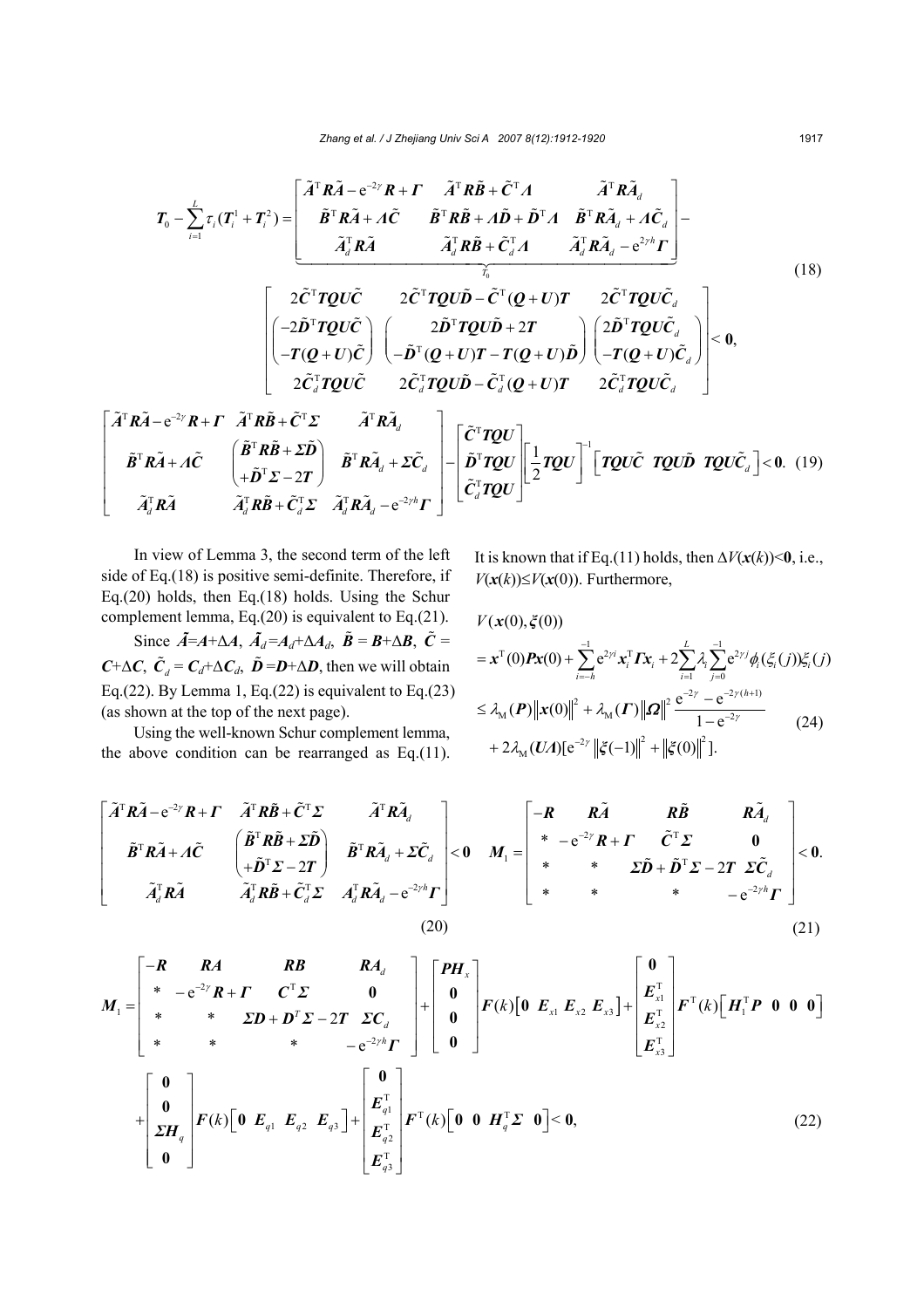$$
\begin{bmatrix}\n-R + \varepsilon_1^{-1} R H_x H_x^{\mathrm{T}} R & RA & RB & RA_d \\
\ast & \left( \varepsilon_1 E_{x1}^{\mathrm{T}} E_{x1} + \varepsilon_2 E_{q1}^{\mathrm{T}} E_{q1} \right) & \left( \varepsilon_1^{\mathrm{T}} \Sigma + \varepsilon_1 E_{x1}^{\mathrm{T}} E_{q2} \right) & \varepsilon_1 E_{x1}^{\mathrm{T}} E_{x3} + \varepsilon_2 E_{q1}^{\mathrm{T}} E_{q3} \\
\ast & \ast & \left( \varepsilon_2^{\mathrm{T}} \Sigma + \varepsilon_1 E_{x2}^{\mathrm{T}} \Sigma + \varepsilon_2 E_{x2}^{\mathrm{T}} \Sigma + \varepsilon_1 E_{x2}^{\mathrm{T}} \Sigma + \varepsilon_1 E_{x2}^{\mathrm{T}} \Sigma + \varepsilon_1 E_{x2}^{\mathrm{T}} \Sigma + \varepsilon_1 E_{x2}^{\mathrm{T}} \Sigma + \varepsilon_2 E_{x2}^{\mathrm{T}} \Sigma + \varepsilon_2 E_{x2}^{\mathrm{T}} \Sigma + \varepsilon_2 E_{x2}^{\mathrm{T}} \Sigma + \varepsilon_2 E_{x2}^{\mathrm{T}} \Sigma + \varepsilon_1 E_{x2}^{\mathrm{T}} \Sigma + \varepsilon_1 E_{x3}^{\mathrm{T}} \Sigma + \varepsilon_2 E_{x3}^{\mathrm{T}} \Sigma + \varepsilon_2 E_{x3}^{\mathrm{T}} \Sigma + \varepsilon_2 E_{x3}^{\mathrm{T}} \Sigma + \varepsilon_2 E_{x3}^{\mathrm{T}} \Sigma + \varepsilon_2 E_{x3}^{\mathrm{T}} \Sigma + \varepsilon_2 E_{x3}^{\mathrm{T}} \Sigma + \varepsilon_2 E_{x3}^{\mathrm{T}} \Sigma + \varepsilon_2 E_{x3}^{\mathrm{T}} \Sigma + \varepsilon_2 E_{x3}^{\mathrm{T}} \Sigma + \varepsilon_2 E_{x3}^{\mathrm{T}} \Sigma + \varepsilon_2 E_{x3}^{\mathrm{T}} \Sigma + \varepsilon_2 E_{x3}^{\mathrm{T}} \Sigma + \varepsilon_2 E_{x3}^{\mathrm{T}} \Sigma + \varepsilon_2 E_{x3}^{\mathrm{T}} \Sigma + \varepsilon_2 E_{x3}^{\mathrm{T}} \Sigma + \varepsilon_2 E_{x3}^{\mathrm{T}} \Sigma + \varepsilon_2 E_{x3}^{\
$$

In Eq.(24),  $\|\mathbf{\Omega}\| = \sup_{-h \leq \theta \leq 0} ||\mathbf{x}(\theta)||$ θ  $\boldsymbol{\Omega}$  =  $\sup_{-h \leq \theta \leq 0}$   $\|\boldsymbol{x}(\theta)\|$ . Meanwhile,

$$
V(\boldsymbol{x}_{k}, \boldsymbol{\xi}_{k}) \geq e^{2\gamma k} \boldsymbol{x}_{k}^{\mathrm{T}} \boldsymbol{P} \boldsymbol{x}_{k} \geq e^{2\gamma k} \lambda_{\mathrm{M}}(\boldsymbol{P}) \left\| \boldsymbol{x}_{k} \right\|^{2}.
$$
 (25)

From Eqs.(24) and (25), Eq.(12) can be obtained. The proof of Theorem 1 is completed.

A non-delayed SNNM with structured uncertainties can be represented as:

$$
\begin{cases} x(k+1) = (A + \Delta A)x(k) + (B + \Delta B)\phi(\xi(k)), \\ \xi(k) = (C + \Delta C)x(k) + (D + \Delta D)\phi(\xi(k)), \end{cases}
$$
 (26)

where

$$
\begin{cases}\n[\Delta A \ \Delta B] = H_x F(k)[E_{x1} \ E_{x2}], \\
[\Delta C \ \Delta D] = H_q F(k)[E_{q1} \ E_{q2}],\n\end{cases}
$$
\n(27)

and

$$
\boldsymbol{F}^{\mathrm{T}}(k)\boldsymbol{F}(k)\leq\boldsymbol{I}.\tag{28}
$$

Like Theorem 1, the following corollary can be obtained:

**Corollary 1** The SNNM described in Eqs.(26)~(28) is globally robustly exponentially stable if there exist a symmetric matrix *R*, diagonal semi-positive definite matrices  $\Lambda$  and  $\mathbf{T}$ , and positive scalars  $\varepsilon_1$ ,  $\varepsilon_2$ , such that the following LMI condition holds:

$$
N = \begin{bmatrix} N_{1,1} & N_{1,2} \\ * & N_{2,2} \end{bmatrix} < 0, \tag{29}
$$

where

$$
N_{12} = \begin{bmatrix} \boldsymbol{R} \boldsymbol{H}_x & \boldsymbol{0} \\ \boldsymbol{0} & \boldsymbol{0} \\ \boldsymbol{0} & \boldsymbol{\Sigma} \boldsymbol{H}_q \end{bmatrix}, \quad N_{22} = \text{diag}(-\varepsilon_1 \boldsymbol{I}, -\varepsilon_2 \boldsymbol{I}).
$$

$$
N_{11} =
$$
\n
$$
\begin{bmatrix}\n-R & RA & RB \\
* & (-e^{-2\gamma}R + \varepsilon_1 E_{x1}^T E_{x1}) & (C^T \Sigma + \varepsilon_1 E_{x1}^T E_{x2}) \\
* & * & (\Sigma D + D^T \Sigma - 2T + \\
* & * & (\varepsilon_1 E_{x2}^T E_{x2} + \varepsilon_2 E_{q2}^T E_{q2})\n\end{bmatrix}
$$

Moreover,

$$
\mathbf{x}(k) \le \sqrt{\frac{\lambda_{\mathrm{M}}(\boldsymbol{P}) \|\mathbf{x}(0)\|^2 + \Pi}{\lambda_{\mathrm{M}}(\boldsymbol{P})}} e^{-\gamma k},\tag{30}
$$

where  $\Pi = 2\lambda_{\rm M}(UA)[e^{-2\gamma} ||\xi(-1)||^2 + ||\xi(0)||^2]$ .

**Proof** The proof of Corollary 1 follows the steps of proof of Theorem 1, and choosing the Lyapunov functional in the form

$$
V(\mathbf{x}_{k}, \xi_{k}) = e^{2\gamma k} \mathbf{x}_{k}^{\mathrm{T}} \mathbf{P} \mathbf{x}_{k} + 2 \sum_{i=1}^{L} \lambda_{i} \sum_{j=0}^{k-1} e^{2\gamma j} \phi_{i}(\xi_{i}(j)) \xi_{i}(j). (31)
$$

ROBUST EXPONENTIAL STABILITY OF DISCRETE-TIME BAM NETWORKS

In this section, the robust exponential stability for discrete-time BAM neural network described by the following model is concerned:

$$
\begin{cases}\nv(k+1) = (M + \Delta M)v(k) + \\
 (W_1 + \Delta W_1)g(u(k-\tau)) + J, \\
 u(k+1) = (E + \Delta E)u(k) + \\
 (W_2 + \Delta W_2)f(v(k-\sigma)) + U,\n\end{cases}
$$
\n(32)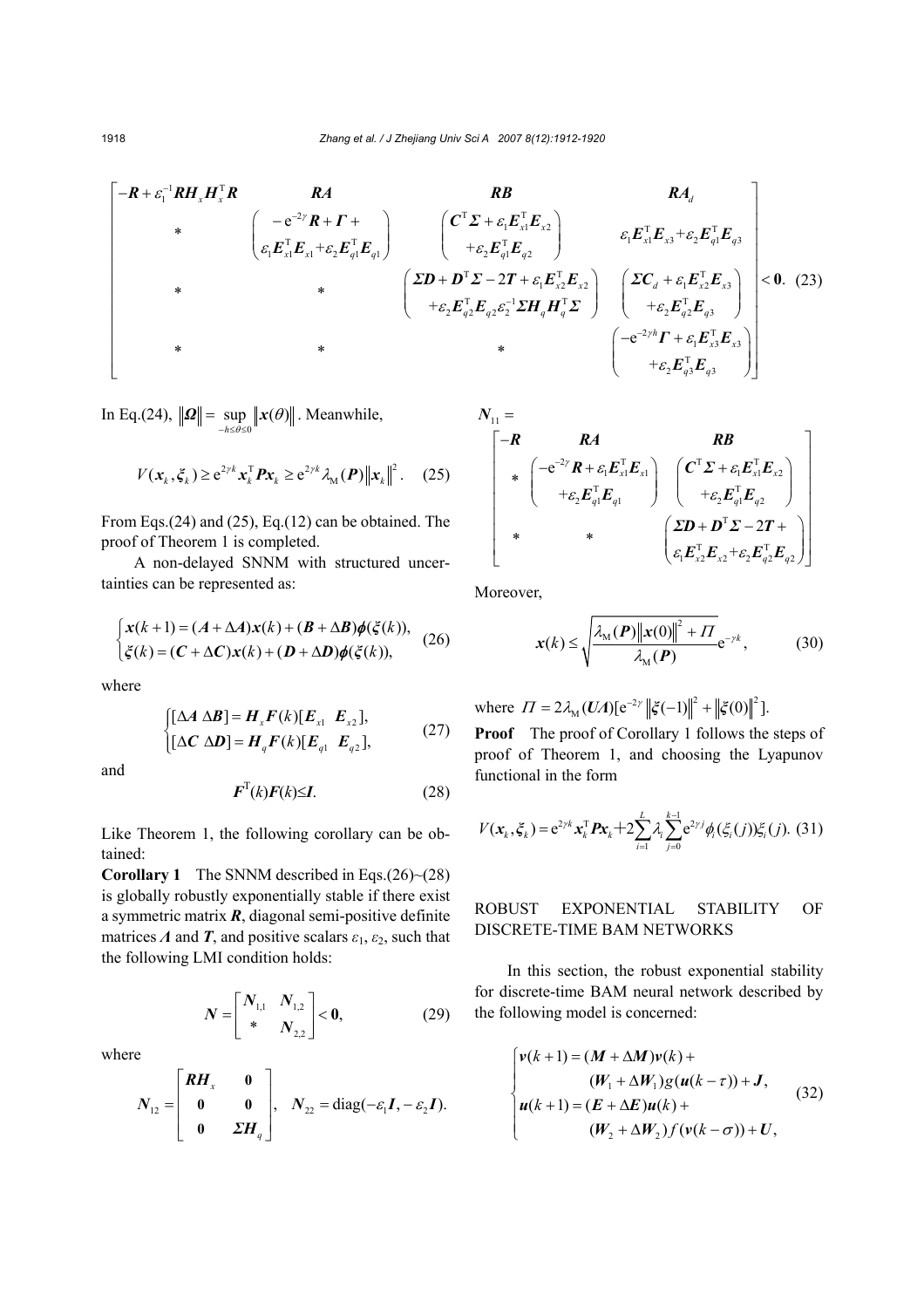where  $v(k) = [v_1(k), v_2(k), ..., v_n(k)]^T$ ,  $u(k) = [u_1(k),$  $u_2(k)$ , ...,  $u_n(k)$ <sup>T</sup> are the activations of neurons. *M*=diag( $m_1, m_2, ..., m_n$ ), *E*=diag( $e_1, e_2, ..., e_n$ ) denote the neuron charging time constants and decay rates, respectively.  $W_1 = (w_{ii}^{(1)})_{n \times n}$  and  $W_2 = (w_{ii}^{(2)})_{n \times n}$  are the synaptic connection strengths. ∆*M*=diag(∆*m*1, ∆*m*2, …, ∆*mn*), ∆*E*=diag(∆*e*1, ∆*e*2, …, ∆*en*), ∆*W*1=  $(\Delta w_{ii}^{(1)})_{n \times n}$ ,  $\Delta W_2 = (\Delta w_{ii}^{(2)})_{n \times n}$  indicate the parametric uncertainties of  $M$ ,  $E$ ,  $W_1$ ,  $W_2$ , respectively.  $J$  and  $U$ are the exogenous inputs. Time delays  $\tau$  and  $\sigma$  correspond to the finite speeds of the axonal transmission of signals.  $g(u(k-\tau))=[g_1(u_1(k-\tau_1)), g_2(u_2(k-\tau_2)), \ldots,$  $g_n(u_n(k-\tau_n))]^T$ ,  $f(v(k-\sigma))=[f_1(v_1(k-\sigma_1)), f_2(v_2(k-\sigma_2)), \ldots,$  $f_n(v_n(k-\sigma_n))]$ <sup>T</sup> respectively represent the activation functions of the neurons and the propagational functions, satisfying the sector conditions.

The parametric uncertainties in system (32) satisfy:

> $1 - \mathbf{H}_v \cdot (\mathbf{W}) \mathbf{L}_v \cdot \mathbf{L}_v$ 2 **1**  $\boldsymbol{u}_u$  (*N*)  $\boldsymbol{L}_{u1}$   $\boldsymbol{L}_{u2}$  $[\Delta M \ \Delta W_1] = H_v F(k) [E_{v1} \ E_{v2}],$  $[\Delta E \ \Delta W_{2}] = H_{\nu} F(k) [E_{\nu} E_{\nu}],$  $v^{\perp}$  (*N*)[ $v_1$   $v_y$  $u^{\perp}$  ( $\sim$ )[ $\perp u$ <sub>ul</sub>  $\perp u$ <sub>u</sub> *k*  $\begin{cases} [\Delta M \;\; \Delta W_1] = H_v F(k) \ \lambda E \;\; \Delta W_2 = H_v F(k) \end{cases}$  $[(\Delta E \ \Delta W_2]$  =  $M \Delta W_1$  =  $H_v F(k)$   $E_{v1}$   $E$  $E \Delta W_2$  =  $H_u F(k) [E_{u1} E_{u2}],$  (33)

and

$$
\boldsymbol{F}^{\mathrm{T}}(k)\boldsymbol{F}(k)\leq\boldsymbol{I}.
$$

Assume that SNNM system (32) has an equilibrium point  $(u^*, v^*)$ . Let  $\hat{u}(k) = u(k) - u^*, \hat{v}(k) =$  $v(k) - v^*$ , system (32) can be transformed into:

$$
\begin{cases}\n\hat{\mathbf{v}}(k+1) = (\boldsymbol{M} + \Delta \boldsymbol{M})\hat{\mathbf{v}}(k) + (\boldsymbol{W}_1 + \Delta \boldsymbol{W}_1)\hat{\mathbf{g}}(\hat{\boldsymbol{u}}(k-\tau)), \\
\hat{\boldsymbol{u}}(k+1) = (\boldsymbol{E} + \Delta \boldsymbol{E})\hat{\boldsymbol{u}}(k) + (\boldsymbol{W}_2 + \Delta \boldsymbol{W}_2)\hat{\boldsymbol{f}}(\hat{\mathbf{v}}(k-\sigma)),\n\end{cases}
$$
\n(34)

where

$$
\hat{g}(\hat{u}(k-\tau)) = g(u(t-\tau) + u^*) - g(u^*),
$$
\n
$$
\hat{f}(\hat{v}(k-\sigma)) = f(v(k-\sigma) + v^*) - f(v^*).
$$
\nLet\n
$$
x(k) = [v_1(k), ..., v_n(k), u_1(k), ..., u_n(k)]^T,
$$
\n
$$
\phi(\cdot) = [\hat{g}_1(\cdot), ..., \hat{g}_n(\cdot), \hat{f}_1(\cdot), ..., \hat{f}_n(\cdot)]^T,
$$
\n
$$
A = \begin{bmatrix} M & 0 \\ 0 & E \end{bmatrix}, B = \begin{bmatrix} 0 & W_1 \\ W_2 & 0 \end{bmatrix}, C = 0_{2n \times 2n}, D = 0_{2n \times 2n},
$$
\n
$$
A_d = 0_{2n \times 2n}, C_d = I_{2n \times 2n}, \Delta A_d = 0_{2n \times 2n}, \Delta C_d = I_{2n \times 2n},
$$
\n
$$
\Delta A = \begin{bmatrix} H_v & 0 \\ 0 & H_u \end{bmatrix} \begin{bmatrix} F(k) & 0 \\ 0 & F(k) \end{bmatrix} \begin{bmatrix} E_{v1} & 0 \\ 0 & E_{u1} \end{bmatrix},
$$

$$
\Delta \boldsymbol{B} = \begin{bmatrix} \boldsymbol{H}_{\nu} & \mathbf{0} \\ \mathbf{0} & \boldsymbol{H}_{u} \end{bmatrix} \begin{bmatrix} \boldsymbol{F}(k) & \mathbf{0} \\ \mathbf{0} & \boldsymbol{F}(k) \end{bmatrix} \begin{bmatrix} \mathbf{0} & \boldsymbol{E}_{\nu 2} \\ \boldsymbol{E}_{u2} & \mathbf{0} \end{bmatrix},
$$

$$
\Delta \boldsymbol{C} = \mathbf{0}_{2n \times 2n}, \ \Delta \boldsymbol{D} = \mathbf{0}_{2n \times 2n}, \quad L = 2n.
$$

The system (32) is transformed into the form of SNNM system (4). Therefore, Theorem 1 can be used to analyze the robust exponential stability for system (32).

As a numerical example, considering the following discrete-time BAM neural network:

$$
\begin{cases}\n\mathbf{v}(k+1) = \left( \begin{bmatrix} 0.2 & 0 \\ 0 & 0.2 \end{bmatrix} + \Delta \mathbf{M} \right) \mathbf{v}(k) + \\
\left( \begin{bmatrix} 0 & 0.125 \\ 0.125 & 0 \end{bmatrix} + \Delta \mathbf{W}_1 \right) \tanh(\mathbf{u}(k-2)), \\
\mathbf{u}(k+1) = \left( \begin{bmatrix} 0.1 & 0 \\ 0 & 0.1 \end{bmatrix} + \Delta \mathbf{E} \right) \mathbf{u}(k) + \\
\left( \begin{bmatrix} 0 & -0.05 \\ -0.05 & 0 \end{bmatrix} + \Delta \mathbf{W}_2 \right) \tanh(\mathbf{v}(k-2)), \\
\mathbf{H}_v = \begin{bmatrix} 0.10 & 0 \\ 0 & 0.15 \end{bmatrix}, \quad \mathbf{H}_u = \begin{bmatrix} 0.10 & 0 \\ 0 & 0.15 \end{bmatrix}, \\
\mathbf{E}_{v1} = \begin{bmatrix} 0.04 & 0 \\ 0 & 0.08 \end{bmatrix}, \quad \mathbf{E}_{v2} = \begin{bmatrix} 0 & 0.01 \\ 0.02 & 0 \end{bmatrix}, \\
\mathbf{E}_{u1} = \begin{bmatrix} 0.01 & 0 \\ 0 & 0.03 \end{bmatrix}, \quad \mathbf{E}_{u2} = \begin{bmatrix} 0 & -0.02 \\ 0.01 & 0 \end{bmatrix}.\n\end{cases}
$$

With the above transformation, system (35) can be transformed into the SNNM system (4) with

$$
A = diag(0.2, 0.2, 0.1, 0.1),
$$
  
\n
$$
B = \begin{bmatrix} 0 & 0 & 0 & 0.125 \\ 0 & 0 & 0.125 & 0 \\ 0 & -0.05 & 0 & 0 \\ -0.05 & 0 & 0 & 0 \end{bmatrix},
$$
  
\n
$$
E_{x2} = \begin{bmatrix} 0 & 0 & 0 & 0.01 \\ 0 & 0 & 0.02 & 0 \\ 0 & -0.02 & 0 & 0 \\ 0.01 & 0 & 0 & 0 \end{bmatrix},
$$
  
\n
$$
E_{x1} = diag(0.04, 0.08, 0.01, 0.03),
$$
  
\n
$$
H_x = diag(0.10, 0.15, 0.10, 0.15),
$$
  
\n
$$
A_d = C = D = H_q = E_{x3} = E_{q1} = E_{q2} = E_{q3} = 0_{4 \times 4},
$$
  
\n
$$
C_d = U = I_{4 \times 4}, Q = 0_{4 \times 4}.
$$